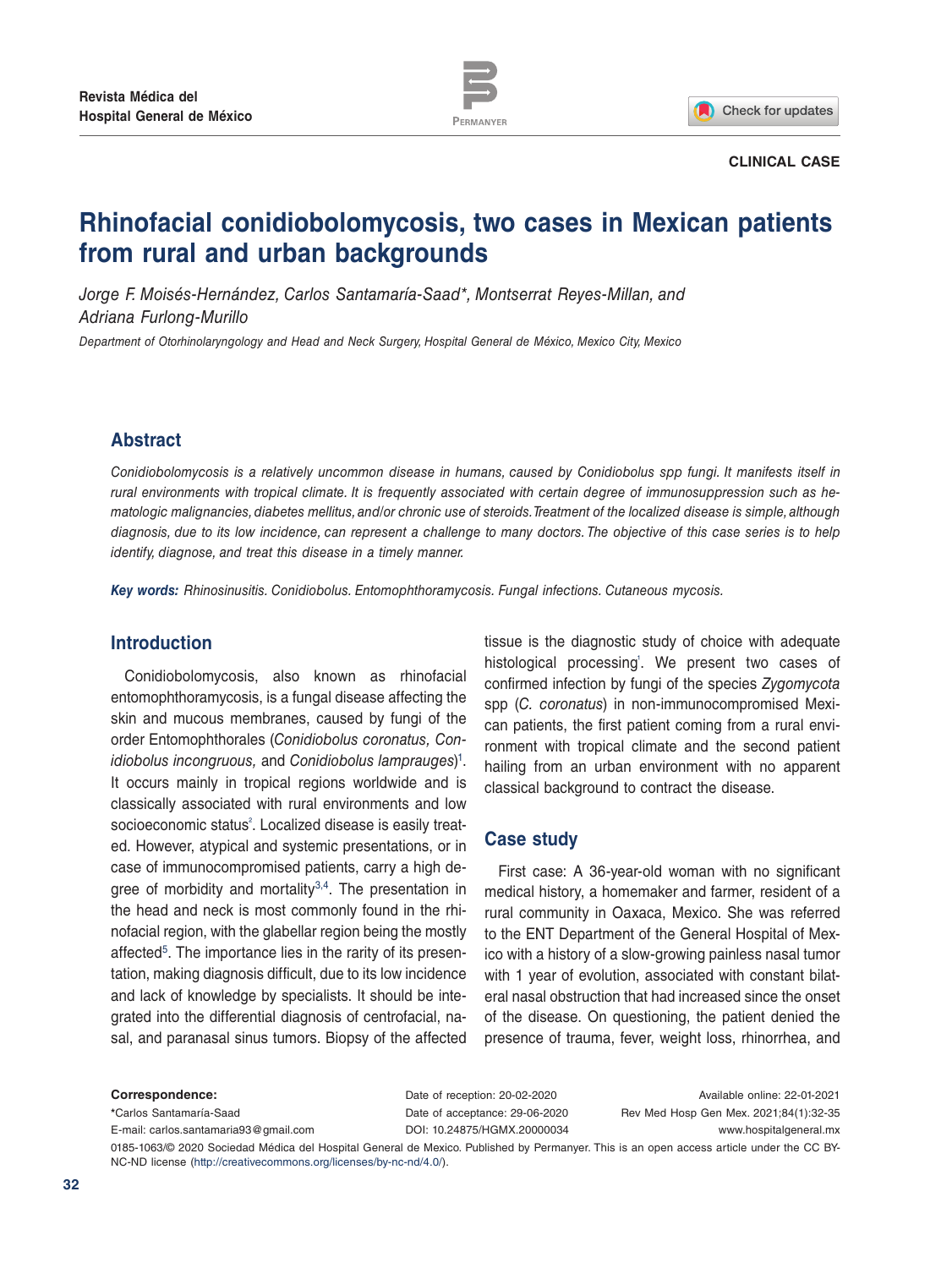

**Figure 1. A:** patient #1 with nasal tumor of 1-year evolution. **B:** nasal tomography showing occupation of maxillary sinus, middle meatus, left ethmoid air cells and soft tissue infiltration. **C:** Classic appearance of *Conidiobolus coronatus* (broad pauciseptate hyphae). **D:** Evident clinical improvement after 6 months of treatment.

other associated nasal symptoms. Physical examination showed an increase in centrofacial volume that involved the frontal region, glabella, nasal dorsum, zygomatic arch, and infraorbital ridges (Fig. 1A). Patient was previously treated with unspecified antibiotic therapy, without improvement. It was decided to perform a contrasted tomography of the nose and paranasal sinuses, assessing the occupation of the middle meatus, maxillary sinus and left ethmoid air cells, as well as the infiltration of the soft tissues in the nasal dorsum, glabella, frontal, and periorbital regions (Fig. 1B). Nasal flexible endoscopy showed no changes in the appearance of the nasal mucosa. The glabella was biopsied in the operating theatre and was subjected to histopathological study, which reported fibrosis, with areas of inflammatory infiltration of lymphocytes, histiocytes, and multinucleated giant cells (MNGC) type "A," as well as foreign body. Direct examination with 20% potassium hydroxide showed broad, pauciseptate hyphae that branch irregularly at straight angles, surrounded by intense eosinophilic material (Fig. 1C). Mycological culture developed *Conidiobolus coronatus*. It was classified as a Stage I disease and was treated with trimethoprim (TMP)/sulfamethoxazole (SMZ) for 10 days and later 14 months of oral itraconazole at a reduced dose. Improvement was clinically evident at 6 months (Fig. 1D).

### **Second case**

A 32-year-old woman, no significant medical history, working in the banking sector, resident in Mexico City,

she was referred to our practice with a 20-day clinical condition regarding an intermittent bilateral nasal obstruction, with no predominant laterality, purulent anterior rhinorrhea, which was treated empirically with oral ciprofloxacin without improvement of symptoms. Later on, patient reported an increase in the centrofacial volume that involved the glabella and the nasal dorsum (Fig. 2A). The tomography showed increased density of the tissues of the nasal dorsum and non-specific mucosal thickening (Fig. 2B). The glabella was biopsied in the operating theatre and was subjected to mycological analysis, which revealed *C. coronatus*. Like the first patient, she was classified as a Stage I disease and was treated with TMP/SMZ for 10 days. She was later prescribed oral itraconazole at a reduced dose for 10 months. Improvement was clinically evident at 2 months (Fig. 2C).

#### **Discussion**

Conidiobolomycosis is a subcutaneous mycosis. Isolated in the soil and decomposed plants, it infects mites and fleas, and subsequently mammals such as chimpanzees and horses<sup>1</sup>. In humans, it is suspected that infection occurs by direct trauma or inhalation of spores<sup>2</sup>. It has an unknown incubation period and characteristically affects the rhinofacial region with slow, progressive, and painless subcutaneous and submucosal inflammation<sup>3</sup>.

The condition typically manifests itself in healthy, middle-aged adults hailing from tropical regions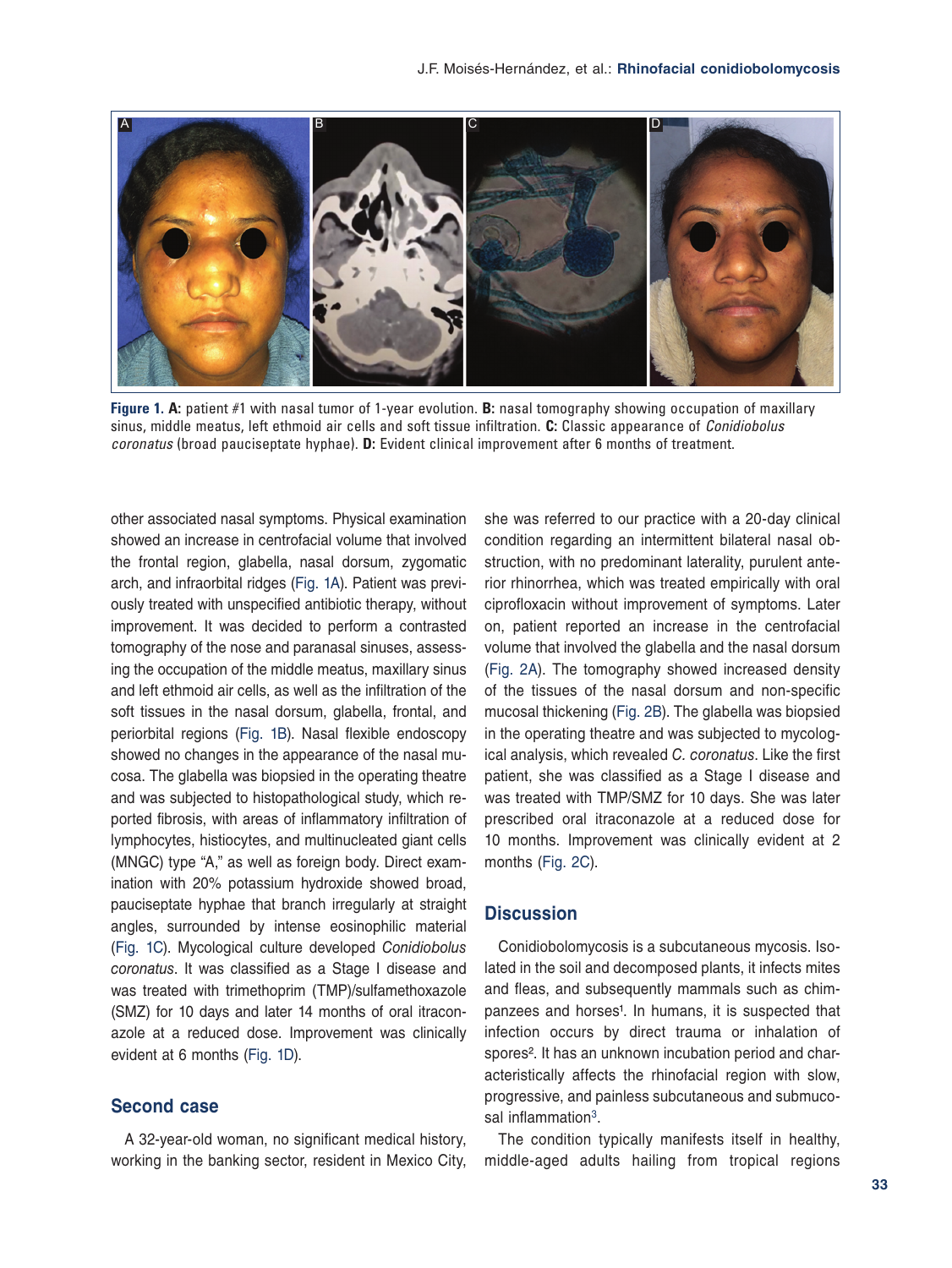

**Figure 2. A:** Patient #2 with a 20-day tumor on the nasal dorsum and glabella. **B:** Nasal tomography with soft-tissue infiltration and mucosal thickening **C:** Evident clinical improvement after 2 months of treatment.

worldwide<sup>3</sup>. It seldom occurs in patients living in urban areas such as the patient featured in clinical case number 2, as it is related to the presence of spores in rural areas with a tropical climate. On average, they occur after 10 months of progressive nasal symptoms, edema, or facial swelling. It can also lead to facial elephantiasis, due to lymphatic congestion, producing serious facial malformations that require extensive surgical treatments<sup>4</sup>. In rare cases, usually associated with immunocompromised patients, it manifests itself in an atypical way, in different regions other than the face. In the most serious and rare cases, it manifests itself in a systemic way, affecting the lower respiratory tract<sup>5</sup>.

The clinical classification of conidiobolomycosis includes three stages²: Stage I: involvement limited to nostrils, paranasal sinuses, and pharynx; Stage II: spreads to the frontal region and/or the lips; and Stage III: affects muscles, bones, and viscera. In case of a suspected condition, biopsy should be performed with simple staining that is within the reach of many hospital centers. The fungus structures can be easily identified with histochemical staining, such as hematoxylin, Periodic acid–Schiff or Grocott-Gomori's Methenamine Silver². Although it requires an assessment by mycology experts familiar with the pathology, an initial biopsy where a suppurative granuloma is seen with lymphocytes, histiocytes, MNGC, plasma cells, and eosinophils, could hint at a first approach to the diagnosis. Sometimes pauciseptate or non-septate hyphae are seen surrounded by an eosinophilic halo (Splendore-Hoeppli phenomenon), but this does not distinguish between Zygomycetes species<sup>6,7</sup>.

It is important to consider other causes of benign and malignant tumors of the nasal and centrofacial region as differential diagnoses, as well as sarcoidosis and rhinosporidiosis<sup>2</sup>. There are no established guidelines for treatment. However, monotherapy with antifungal (potassium iodide, fluconazole, ketoconazole, amphotericin B, and itraconazole) or antibacterial (TMP-SMZ) drugs in cases of localized disease has proven to be sufficient $8,9$ . Based on international literature, our patients were treated empirically with initial doses of TMP-SMZ and itraconazole orally for a long time. Both drugs have been shown to be active against *C. coronatum*9, the duration of which was > 10 months and reduced the likelihood of persistent disease<sup>1</sup>. In cases of atypical, disseminated or complicated disease, therapies with two, three and up to four antimicrobials should be considered<sup>10</sup>. Facial esthetic complications should be treated with debridement and surgical reconstruction<sup>2,10</sup>.

## **Conflicts of interest**

The authors declare no conflicts of interest.